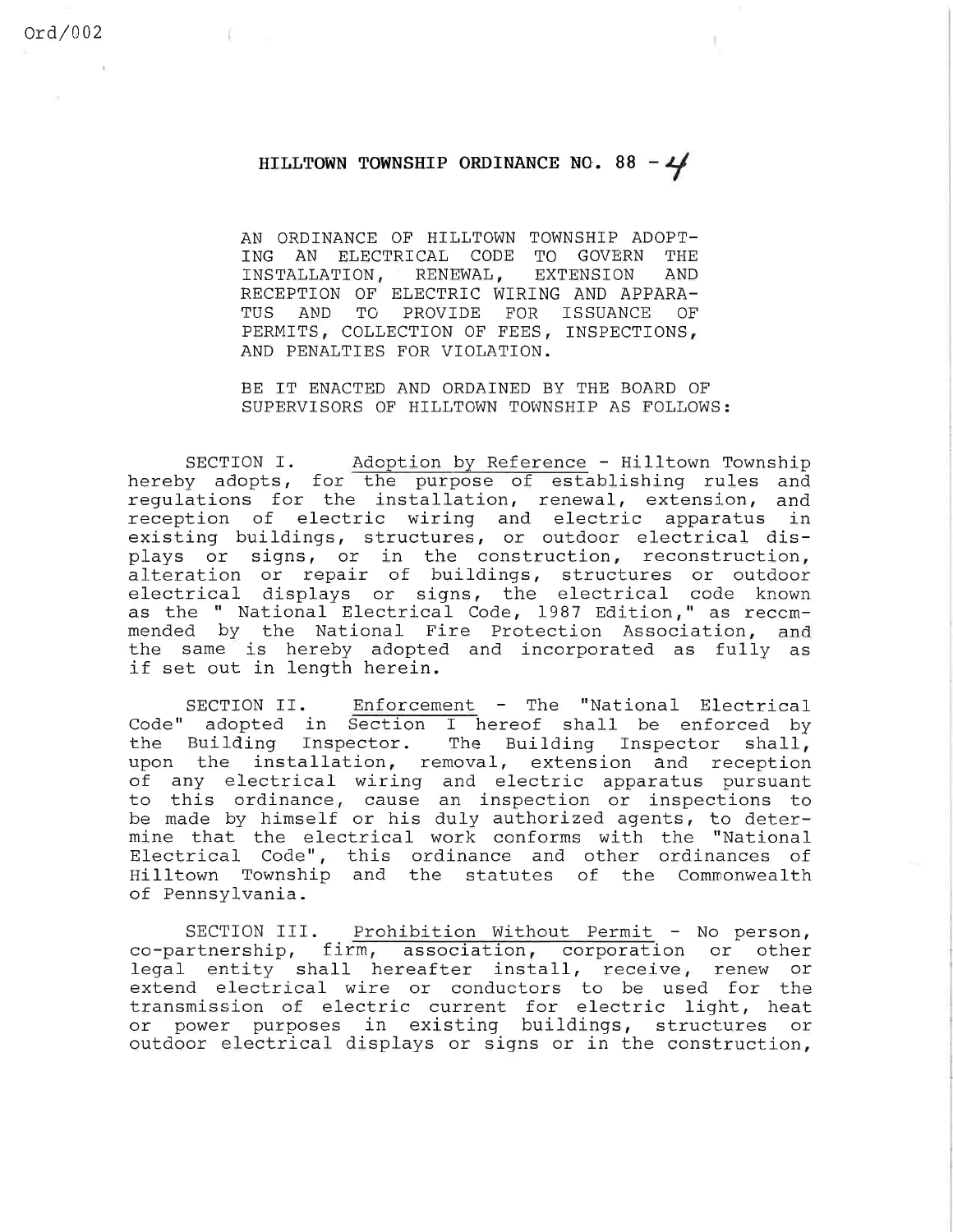reconstruction, alteration or repair of buildings, structures or outdoor electrical displays or signs, without first applying for and obtaining a permit to do so pursuant to this ordinance.

1. All such applications for a permit shall be made to the Building Inspector in writing on forms supplied by said Building Inspector.

2. Any person making false answers to any questions or items set forth in such application forms shall forfeit and surrender any permit issued pursuant thereto.

3, Such application form shall contain questions designed to elicit information to determine whether or not said proposed electric wiring and electric apparatus comply with the "National Electrical Code", any other or nances of the Hilltown Township and statutes of the Commo wealth of Pennsylvania.

4. Each such application form shall be accompanied by a fee prescribed by the Hilltown Township Fee Schedule Resolution in effect at the time of filing.

5. Each applicant for a permit shall furnish to the Building Inspector proof in writing that an application for inspection of the proposed electric wiring and electric apparatus has been made to a local area inspection agency that specializes in such inspections, to determine that the electrical work conforms with the provisions of the "National Electrical Code" and this ordinance. The payment of all 'inspection fees and charges of the local area inspection agency shall be borne by the applicant.

6. Each applicant for a permit shall cause the premises covered by the application to be open for inspection or inspections by the Building Inspector and his agents and the representative or representatives of the local area inspection agency at all reasonable times.

7. Upon the Building Inspector's determination that the proposed electric wiring and electric apparatus comply with the "National Electric Code", this and other ordinances of the Hilltown Township and the statutes of the Commonwealth of Pennsylvania, a permit shall be issued.

8. All permits shall expire one year from the date of issuance by the Building Inspector.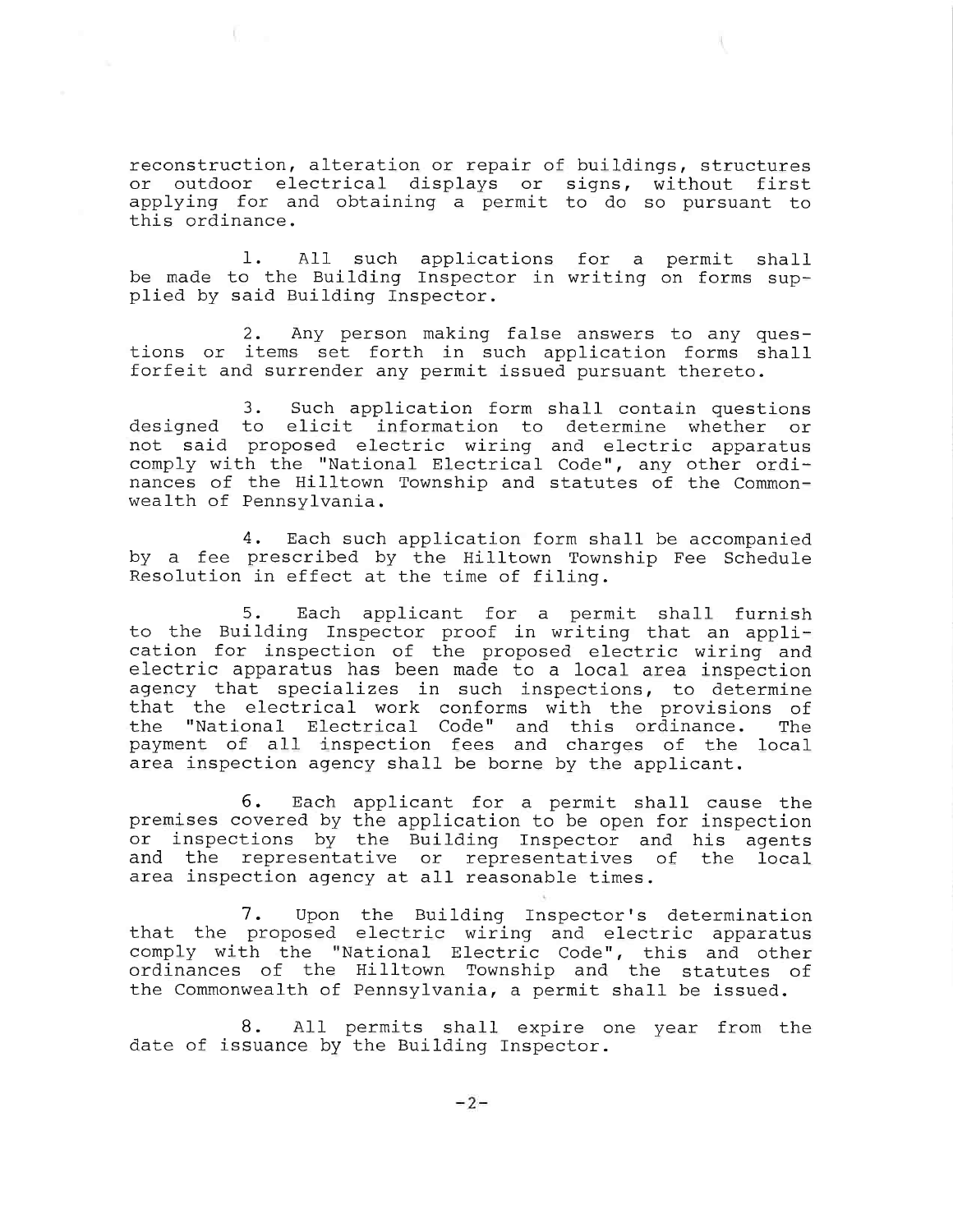## SECTION IV. Inspection of Work Under Permit

 $\perp$ . All inspections shall be made to insure th the proposed electrical work complies with the "Nat Electrical Code". No electric wiring shall be conce unless inspected and approved by the Building Inspector and his agents and the representatives or representative of the local area inspection agency, but such inspection or reinspection shall be made within a reasonable ti after notice o to be inspe written approval made by the local area inspection ager shall be filed with the Building Inspe completion of the electrical work soug for approval. A duplicate record of eac

2. All decisions made to determine whether or not the proposed electrical work complies with the provisions of the "National Electrical Code" shall be made by the Building Inspector.

3. The Building Inspector shall have the power to stop electrical work and order the removal thereof when he determines that such work is being installed not in conformity with with "National Electrical Code", this and other ordinances of the Hilltown Township and the statutes of the Commonwealth of Pennsylvania.

4. The Building Inspector may waive his inspection to determine compliance with the "National Electrical Code" and this ordinance of all or that portion of the proposed electrical work for which he shall have received a duplicate record of approval by the local area inspection agency. The Building Inspector shall give notice so that the approved work can be concealed.

SECTION V. Inspection of Existinq Electrical Wirinq and Apparatus - In order to safeguard persons and property against the hazards and perils incident to defective electric wiring and apparatus that are or may now be in exist within the corporate limits of the Hilltown Township the Building Inspector is hereby given the power and authority to inspect with his agents and the representative or representatives of the local area inspection agency, when  $r_{\rm f}$ quested by proper authority, or when public interest so requires, any premise within the Hilltown Township at reasonable times to insure that the existing electric wiring system and apparatus is not defective and unsafe.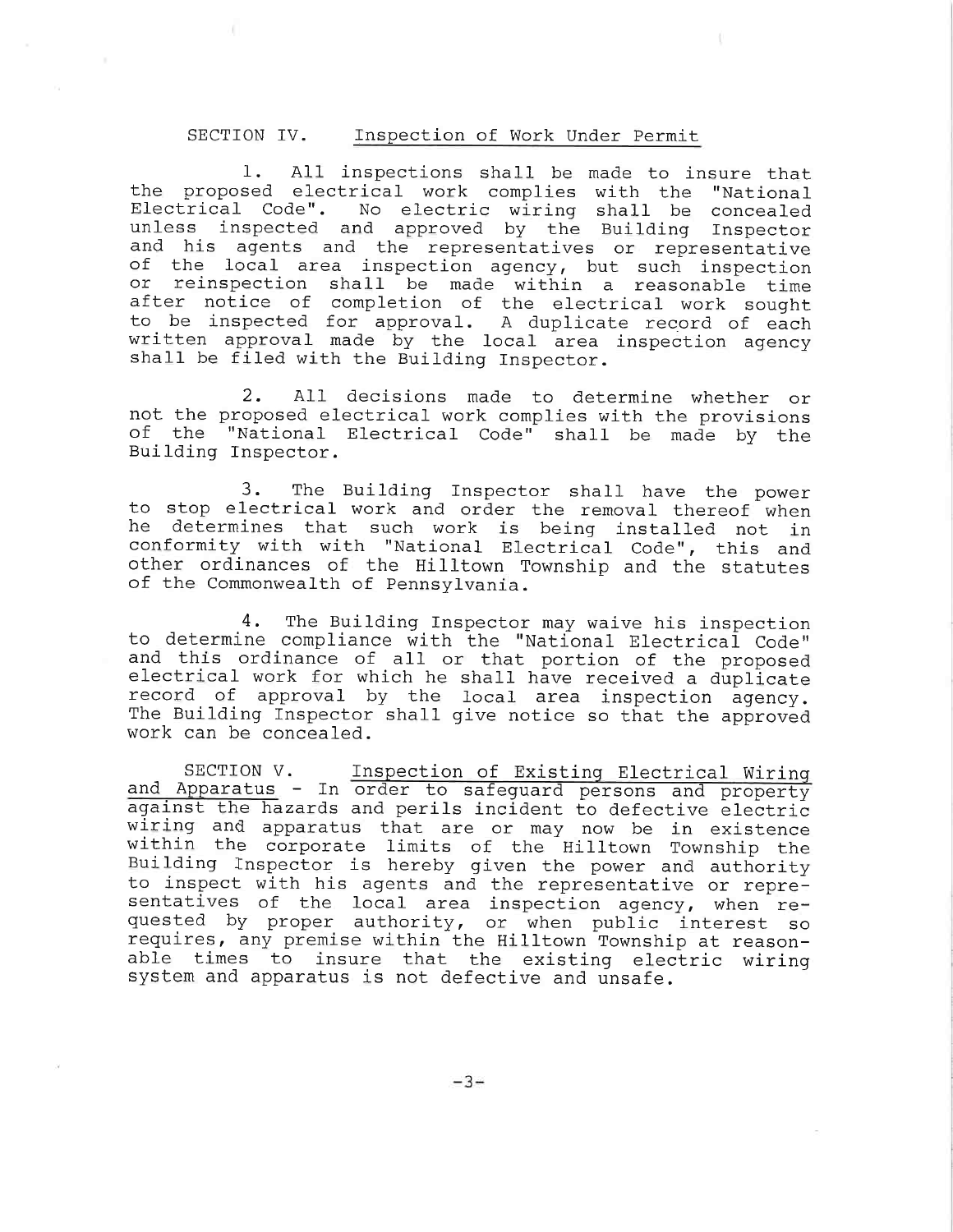All decisions that the existing elec and apparatus is defective shall be mad by the Building Inspector in writing on notice to the own of the premises served forthwith personally or by regu mail addressed to the address shown on the latest tax records, with reasons for his decis 1. wiring syst

2. Upon the Building Inspector's decision that the existing electric wiring system is defective and unsafe as aforesaid, the system or portions of the system which are defective and unsafe shall be discontinued until it is corrected and made to comply with provisions of the "National Electrical Code" in accordance with this ordinance.

SECTION VI. Hearing - Every applicant and owner or the premise and other parties in interest shall hav the right to demand in writing a hearing before the Boa of Supervisors of Hilltown Township to contest any decision or order made by them. Such demand for a hearing sha be signed by the contesting party stating what port of the Building Inspector's decision or orders are contested and his, or her, or their interest in the premises.

 $\pm$ . The Building place for the hearing no than thirty (30) days after receiving such demand for a hearing and cause a not personally or by requ of the premises and other parties in inte Inspector shall fix a time an less than ten (10) days nor more of the hearing to be serv mail on the contestant, own

2. The contestant, owner of the premises and other parties in interest shall have the right to appear in person, or otherwise, and give testimony at the hearing. Rules of evidence prevailing in the courts shall not be controlling.

3. The Board of Supervisors of Hilltown Township, within a reasonable time after such hearing, shall make their decision in writing with a finding of the facts and the reasons for their decision, and serve a copy of their decision personally or by regular mail on the contestant, owner of the premises and other parties in interest.

4. The decision of the Board of Superv ot Hılltown Township shall be fir

SECTION VII. Approved Materials - Only the mater fittings and devices enumerated in the "List of Inspected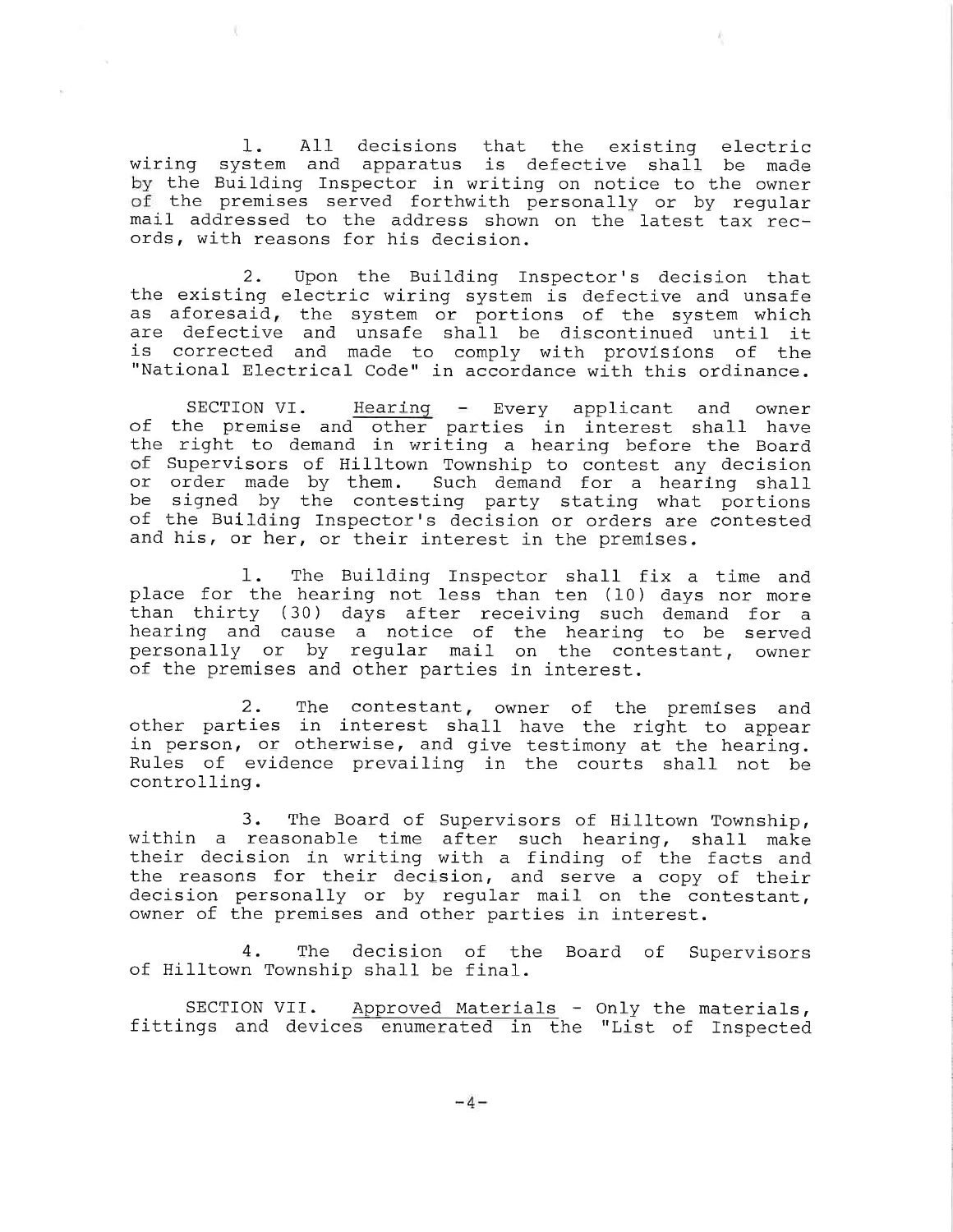Appliances" of Underwriters Laboratories, Inc., as revised from time to time, shall be used in the electrical work regulated by the "National Electrical Code" and this ordinance.

SECTION VIII. Supplements - The "National Electrical Code" herein adopted is supplemented by adding thereto the following which is made a part hereof:

1. Whenever a permit is required under the terms of this ordinance for electrical wiring and apparatus to be done in connection with a gas or oil burner installation in any existing building or structure or in the structures, there shall be installed an emergency shut off switch with a red plate thereon marked "oil burner" or gas burner" as the case may be, at the entrance to the basement or heating room.

SECTION IX. Modification on Application - The Building Inspector shall have the power to modify any of the provisions of this ordinance, upon application in writing by the owner of a premise or his agent, when there are practical difficulties in the way of carryinq out the strict letter of this ordinance, provided that the spirit of this ordinance shall be observed, public safety secured, and substantial justice done.

SECTION X. Records - all records of the Buil Inspector pursuant to this ordinance shall be open to pub inspection for good and sufficient reasons during office hours, but shall not be removed from the office of the Building Inspector without his written consent.

SECTION XI. Exemption - No permit shall be required under this ordinance for the following electrical work:

1. Minor repair work such as the replacement of lamps and fuses.

2. The connection of portable electrical appliances to suitable permanently installed applia

3. Equipment installed or work performed by or for a public utility operating under authority granted by the Pennsylvania Public Utility Commission of the Commonwealth of Pennsylvania.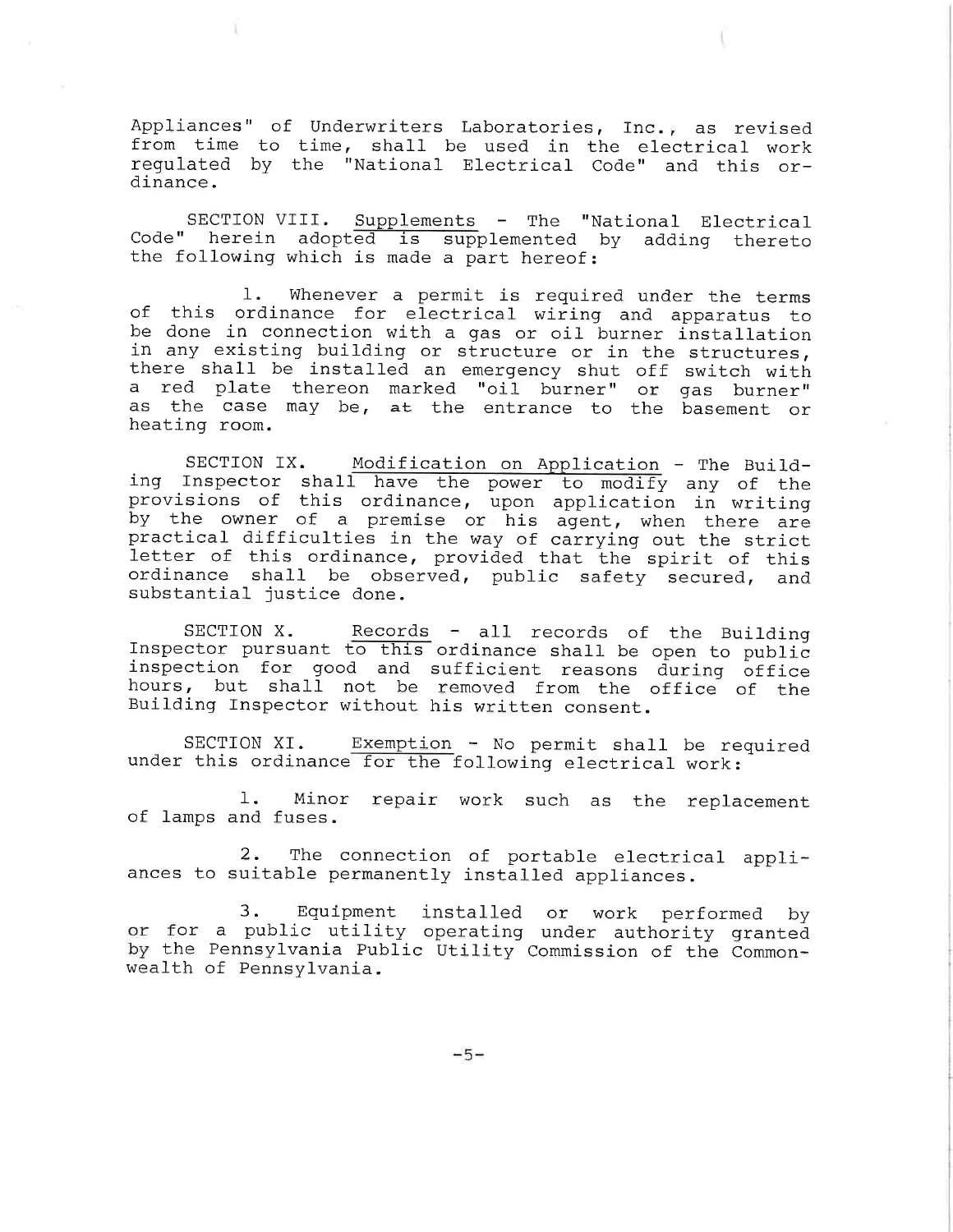4. Equipment installed or work performed by a railway utility in the exercise of its function as a utility and located in or on its right-of-way,

5. Equipment used in connection with commercial radio and television transmission.

6. Repair manufacturing and maintenance work on premises occupied by a firm or corporation and performed by a regular employee who is a qualified journeyman electrician.

SECTION XII. Penalties - Whenever any such person specified in the paragraph above who violates this ordinance or the Building Code will be issued a Cease and Desist form by the Building Inspector. The Cease and Desist form will list the violations and correction of the viol shall commence within five (5) days after notice and cor all violations within thirty (30) days of notice. If corrections are not commenced within five (5) days or completed within thirty (30) days, each day that a violation continues shall be considered a separate offense punishable by the like fine or penalty, and additional written notice shall not be necessary.

Any person who shall violate any provision of the Electrical Code shall, for each and every viol upon conviction thereof, be sentenced to pay a fine of not more than Six Hundred (\$600.00) Dollars and cost of prosecution, and, in default of payment of such fine and costs, to imprisonment for not more than thirty (30) days.

The application of the above penalties shall not be held to prevent the enforced removal of prohibited conditions, by an action at law or in equity instituted by the Township of Hilltown.

SECTION XIII. State Law and Regulations - In all matters that are regulated by the laws of the Commonw $\epsilon$ of Pennsylvania or by regulations of departments or agencies or the Commonwealth promulgated by authority of law, su $\epsilon$ laws or regulations, as the case may be, shall cont where the requirements thereof are the same as or in exc $\epsilon$ of the provisions of this ordinance. The code shall control in all cases where the State requirements are not as strict as those contained in this ordinance.

-6-